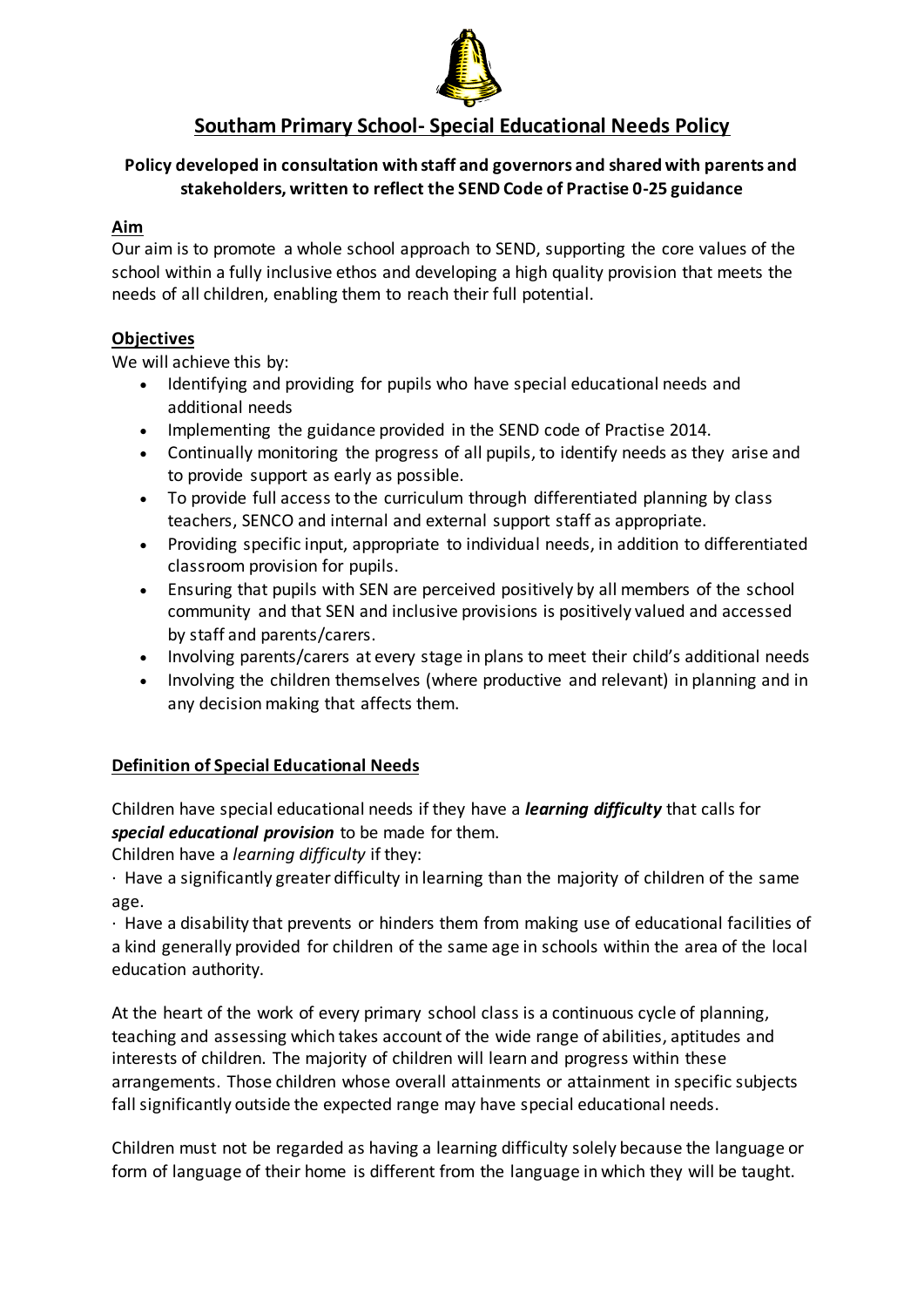Behaviour alone is not an acceptable way of describing SEN. Any concerns relating to behaviour are considered as an underlying response to another need which will be identified by the school.

### **Identification**

The purpose of identification is to work out what action the school needs to take, not to fit the pupil into a category. At Southam Primary School we identify the needs of pupils by considering the needs of the whole child, which will include not just the special educational needs of the child or young person. High quality, formative assessments are carried out by the class teacher/ SENCO in order to establish areas of strength and of need.

The identification of SEN is built into the school's overall approach to monitoring the progress and development of pupils. Where children are recognised as having SEN they are added to the school SEN register, where they can be monitored by the SENCO. When adding children to the register the school will consider categorising using 4 broad areas.

- 1. Communication and Interaction
- 2. Cognition and Learning Needs
- 3. Social, Emotional and Mental Health needs
- 4. Sensory and/or Physical needs.

The identification and assessment of the special educational needs of children whose first language is not English, requires particular care. Where there is uncertainty about an individual child teachers will look carefully at all aspects of a child's performance in different subjects to establish whether the problems they have in the classroom are due to limitations in their command of the language that is used there or arise from special educational needs.

### **Managing pupils on the SEN register.**

In order to help children who have special educational needs, the school will adopt a graduated response that recognises there is a continuum of special educational needs and brings increasing specialist expertise to bear on the difficulties that a child may be experiencing. The school will record the steps taken to meet the needs of individual children. The SENCO will have responsibility for ensuring that the records are kept and available as needed. If schools refer a child for a statutory assessment, they should provide the LA with a record of their work with the child including the arrangements they have already made.

All teachers are teachers of children with special educational needs. The class teacher is responsible for drawing up an Individual Education Plan for each child in their class who is on the SEN register. The SENCO and the child's class teacher will decide on the action needed to help the child to progress in the light of their earlier assessment. This may include

- · different learning materials or special equipment
- · some group or individual support;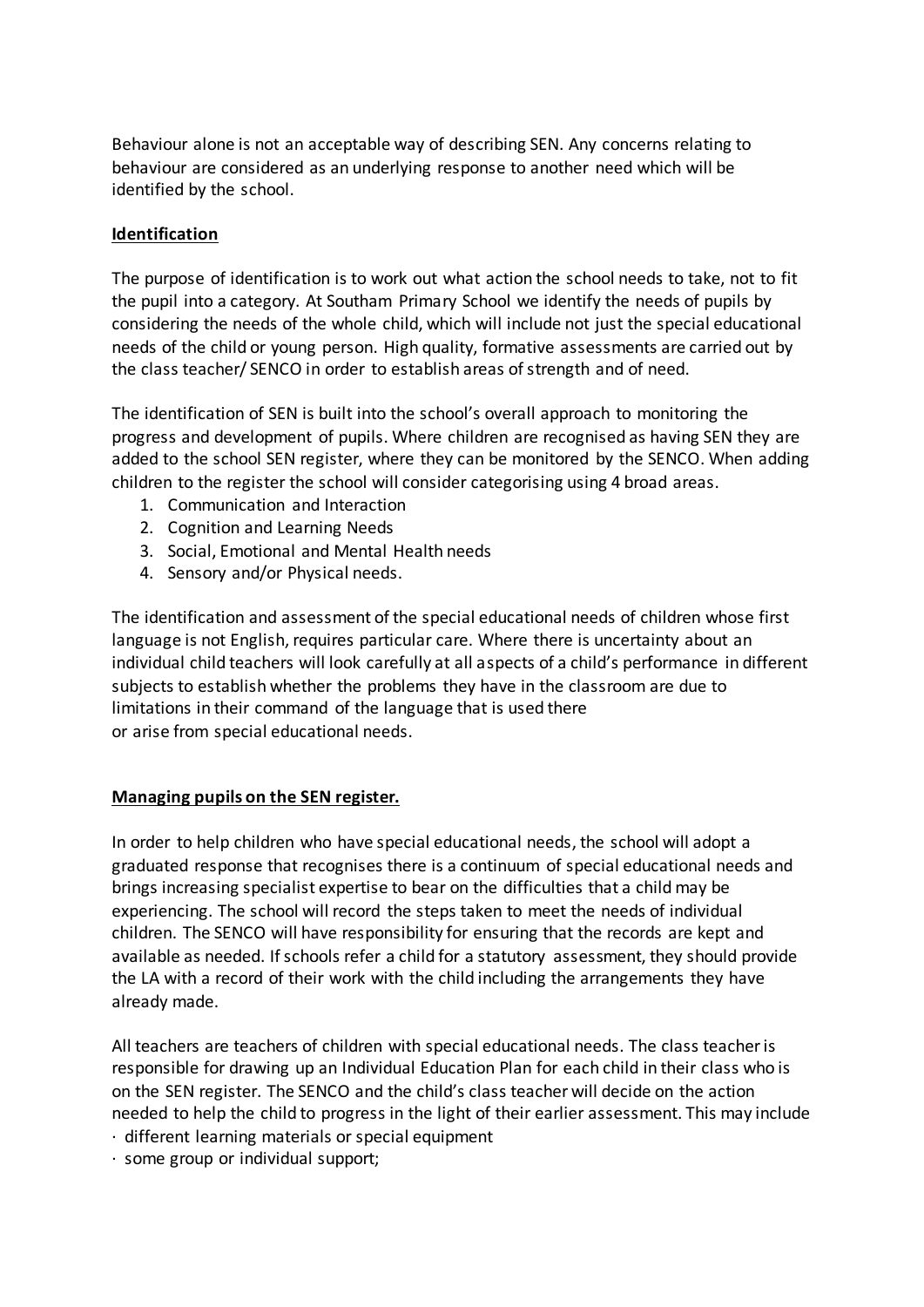$\cdot$  extra adult time to devise the nature of the planned intervention and to monitor its effectiveness;

- · staff development and training to introduce more effective strategies.
- · access to LA support services for one-off or occasional advice on strategies or equipment

The IEP will include information about:

- $\cdot$  the short-term targets set for the child
- $\cdot$  the teaching strategies to be used
- $\cdot$  the provision to be put in place
- $\cdot$  when the plan is to be reviewed
- · outcomes (to be recorded when IEP is reviewed).

The IEP will only record that which is additional to, or different from, the differentiated curriculum and will focus upon three or four individual targets that match the child's needs and have been discussed with the child and the parents.

The IEP will be reviewed at least twice a year and parents' views on their child's progress will be sought. Wherever possible, the child will also take part in the review process and be involved in setting the targets.

Where strategies employed by the school do not lead to expected progress the school may engage specialist services to assess and provide advice. This is done in consultation with the class teacher and the parents. Advice from these specialist services is adopted in future IEPs. A request for support from external services is likely to follow a decision taken by the SENCO and colleagues, in consultation with parents, at a review of the child's IEP.

#### **Statutory Assessment of Special Educational Needs**

Should progress remain a significant concern following input from outside agencies, the school may consider applying for statutory assessment of the child. Statutory assessment involves consideration by the LA, working co-operatively with parents, the child's school and, as appropriate, other agencies, as to whether a statutory assessment of the child's special educational needs is necessary. A child will be brought to the LA's attention as possibly requiring an assessment through a request by the child's school, from a parent or a referral by another agency. Where the evidence presented to the LA suggests that the child's learning difficulties have not responded to relevant and purposeful measures taken by the school and external specialists and may call for special educational provision which cannot reasonably be provided within the resources normally available to mainstream schools, the LA will consider the case for a statutory assessment of the child's special educational needs. The LA may decide that the degree of the pupil's learning difficulty and the nature of the provision necessary to meet the child's special educational needs is such as to require the LA to determine the child's special educational provision through an Education Health Care Plan.

The Education, Health and Care plan will be reviewed annually with parents, the child, the class teacher, the SENCO and any other relevant professionals.

#### **Criteria for exiting the SEN register**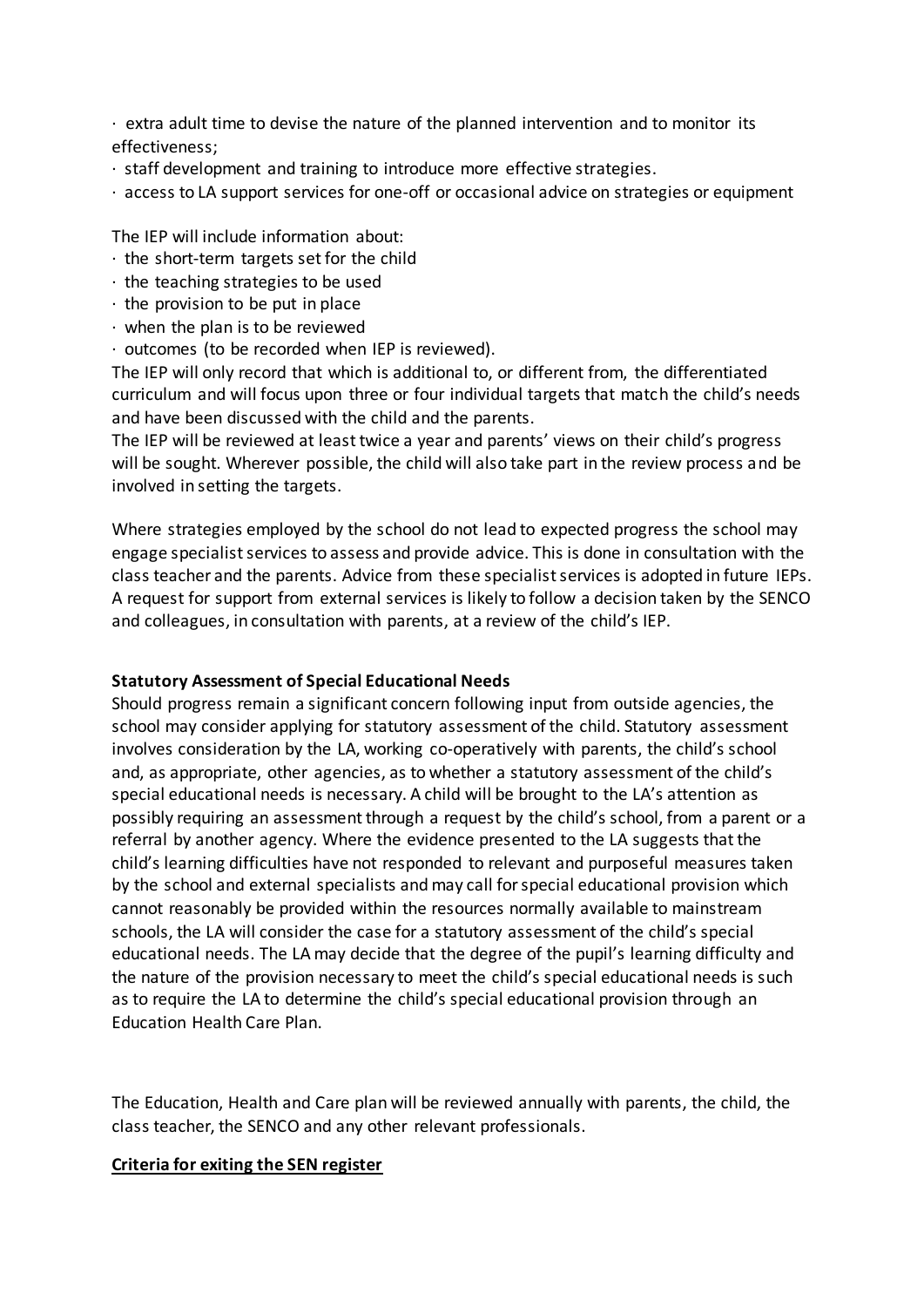Where pupil support and interventions are successful in allowing the child to make the necessary progress and when further interventions are not deemed necessary, a child is removed from the SEN register and his/her needs are met through quality first teaching.

### **Supporting Pupils and families**

Parents and families can access further information/support from

- LA local offer
- School's Information Report
- **•** SENDIAS
- School policy on managing medical conditions of pupils

### **Training and Resources**

The training needs of staff are identified through the monitoring process. In order to maintain and develop the quality of teaching and provision to respond to the strengths and needs of all pupils, all staff are encouraged to undertake training and development. All teachers and support staff undertake induction on taking up post, which includes a meeting with the SENCO to explain systems and structures in place around SEND provision and practise and to discuss the needs of individual pupils.

The school SENCO regularly attends LA SENCO network meetings in order to keep up to date with local and national updates in SEND.

### **Monitoring and Evaluation of SEND**

The effectiveness and appropriateness of the policy will be continuously monitored by the SENCO in conjunction with the SEN representative from the Governing Body. The use of resources, identification, programme planning, IEP effectiveness and quality, pupil progress, pupil participation, parents as partners, statutory reviews, referrals for statutory assessment, the identification of training needs and the use made of support services will be monitored and evaluated regularly.

In addition the school will annually undertake a self-evaluation of the effectiveness of its policy in order to both update the policy and to plan further improvements and development.

## **The role of the SENCO in mainstream primary schools**

The SEN Coordinator (SENCO) responsibilities may include:

- · overseeing the day-to-day operation of the school's SEN policy
- · coordinating provision for children with special educational needs
- $\cdot$  liaising with and advising fellow teachers
- · managing learning support assistants
- $\cdot$  overseeing the records of all children with special educational needs
- $\cdot$  liaising with parents of children with special educational needs
- $\cdot$  contributing to the in-service training of staff
- · liaising with external agencies including the LA's support and educational psychology services, health and social services, and voluntary bodies.
	- The SENCO will be a member of the Senior Management Team